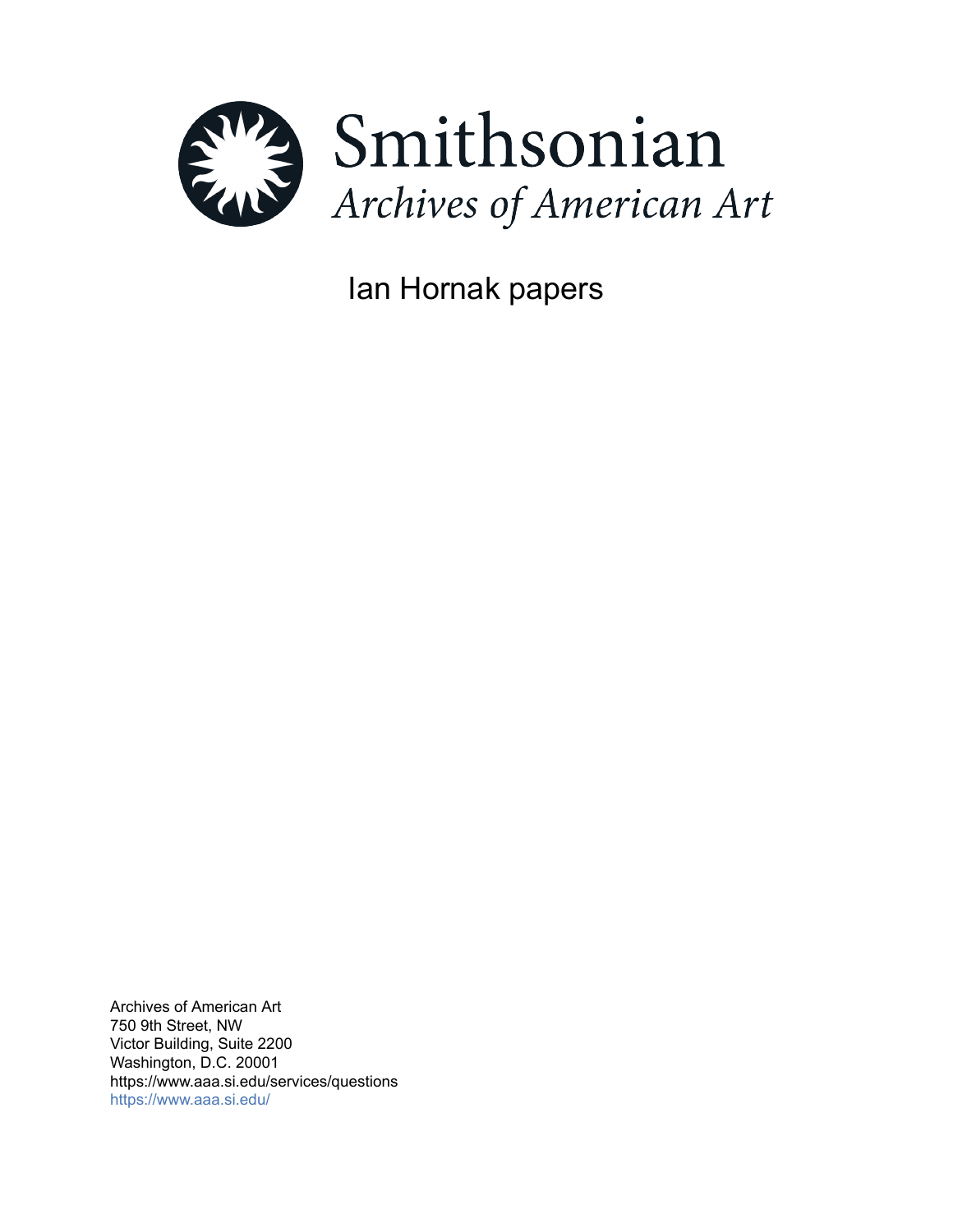# **Table of Contents**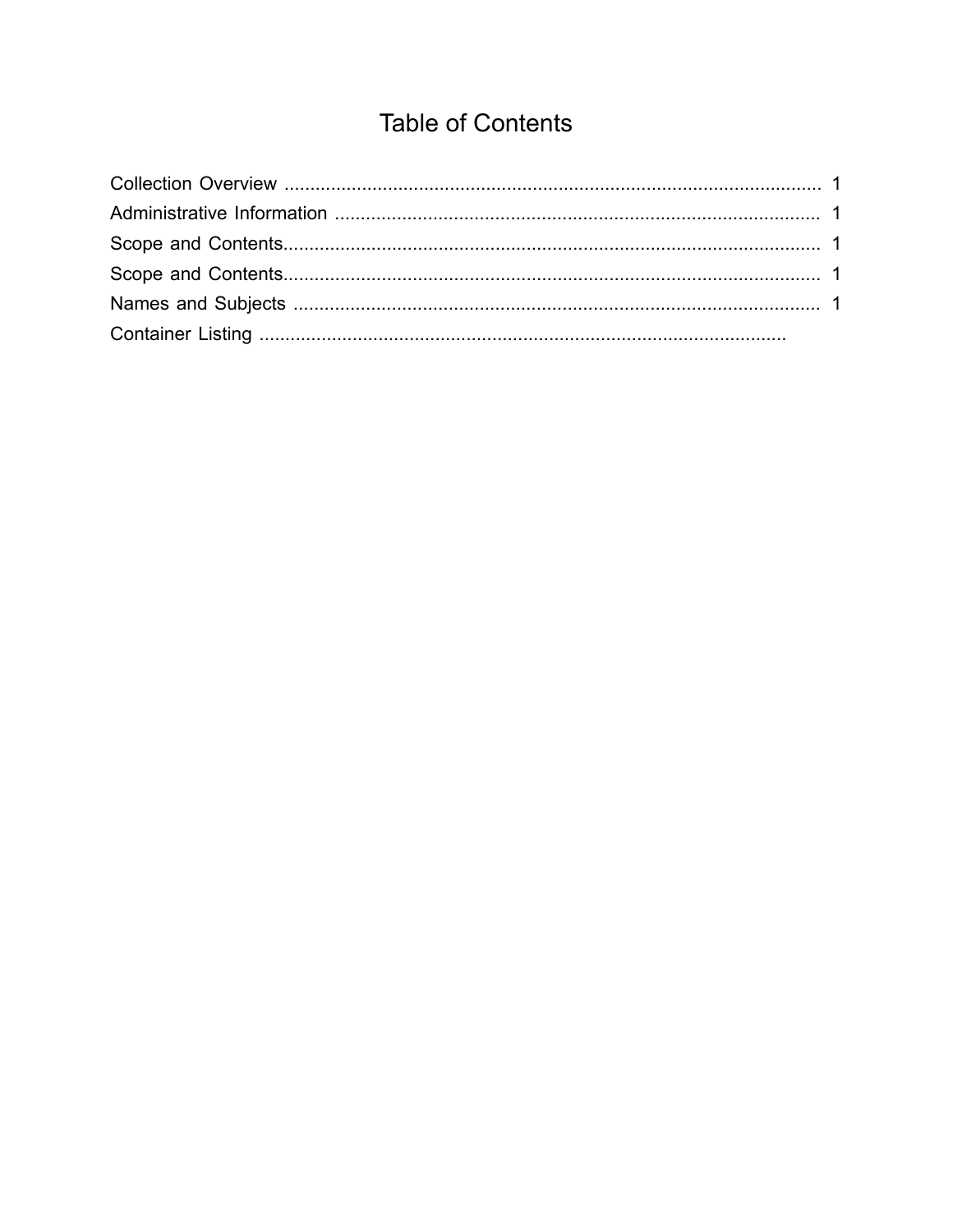| <b>Repository:</b> | Archives of American Art |
|--------------------|--------------------------|
| Title:             | lan Hornak papers        |
| Date:              | 1955-1991                |
| Identifier:        | AAA hornian              |
| Creator:           | Hornak, Ian, 1944-2002   |
| Extent:            | 2.8 Linear feet          |
| Language:          | English.                 |

### <span id="page-2-0"></span>**Collection Overview**

## <span id="page-2-1"></span>**Administrative Information**

#### Acquisition Information

Donated 2007 by Ian Hornak estate via Hornak's executor and nephew Eric Ian Spoutz. Spoutz donated 15 additional photographs and a printed card in 2016.

#### **Restrictions**

Use of original papers requires an appointment and is limited to the Archives' Washington, D.C., Research Center.

## <span id="page-2-2"></span>**Scope and Contents**

Correspondence, photographs, artwork, and printed material regarding Ian Hornak's career as a representational painter and his involvement with the art world.

## <span id="page-2-3"></span>**Scope and Contents**

Correspondence is with friends, family, associates, and galleries including Lowell Nesbitt, Hanna Tillich, Gertrude Kasle, the Tibor de Nagy Gallery, the Fischbach Gallery, and the Katharina Rich Perlow Gallery. Photographs taken by Jack Mitchell and John Foote are of Hornak and Hornak's friends and family, including Hanna Tillich and Virgil Thompson. Additional photographs include Hornak with artists Andy Warhol, Grace Hartigan, Amanda Blake, Willem de Kooning and others and a printed card with reproduction of artwork by Frank Stella signed "Frank Stella '76". Also included are slides of Hornak's works of art and photo studies for his artwork including studies for a pencil portrait of the Gertrude Kasle family. Artwork includes drawings and sketchbooks. Printed material consists of newspaper and magazine clippings featuring Hornak, exhibition announcements, and catalogs.

## <span id="page-2-4"></span>Names and Subject Terms

This collection is indexed in the online catalog of the Smithsonian Institution under the following terms: